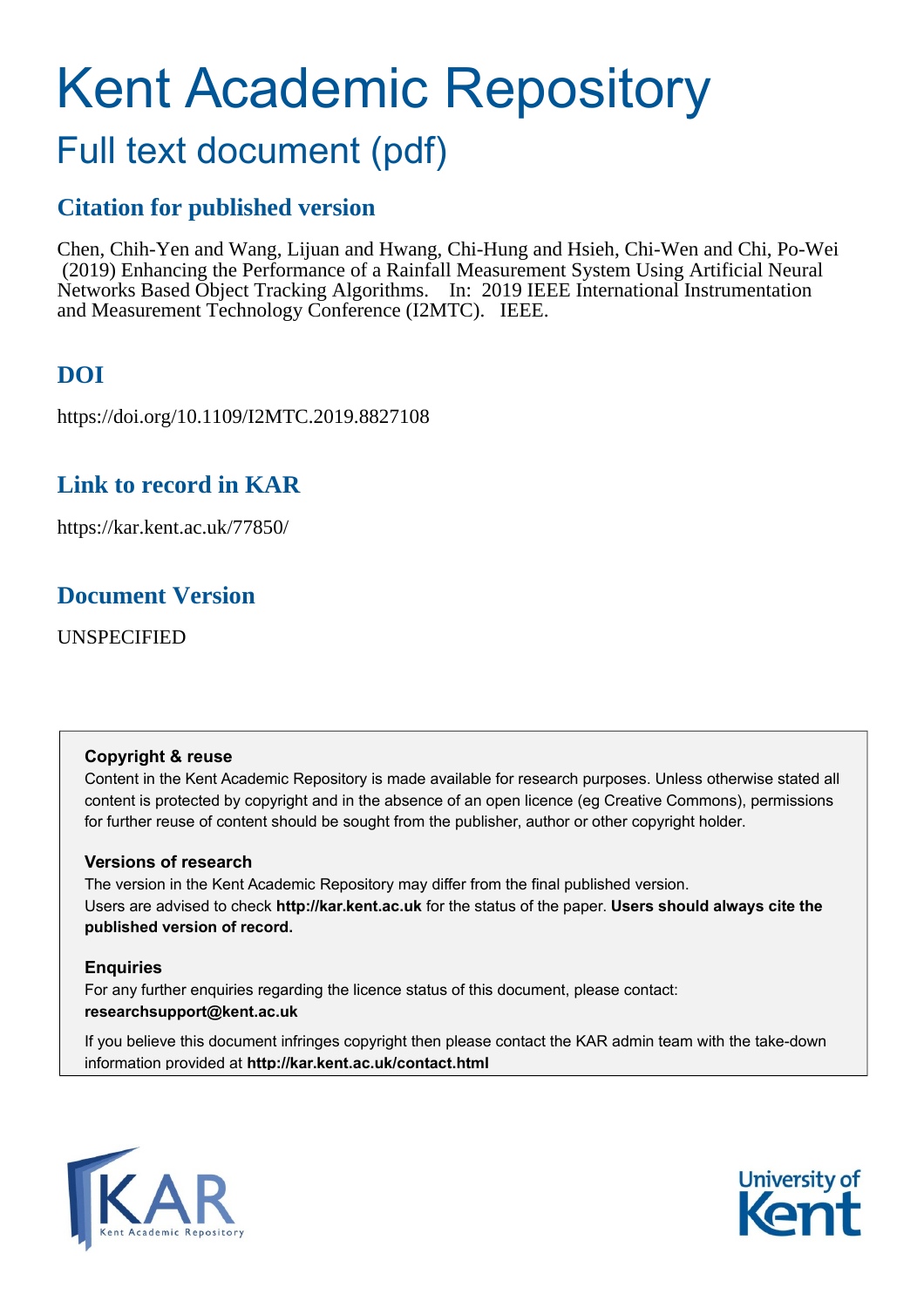# Enhancing the Performance of a Rainfall Measurement System Using Artificial Neural Networks Based Object Tracking Algorithms

Chih-Yen Chen <sup>a</sup>, Lijuan Wang <sup>b</sup>, Chi-Hung Hwang <sup>a</sup>, Chi-Wen Hsieh <sup>c</sup>, Po-Wei Chi c

a Instrument Technology Research Center, National Applied Research Laboratories, Hsinchu 30076, Taiwan **b** School of Engineering and Digital Arts, University of Kent, Canterbury, Kent CT2 7NT, U.K. <sup>c</sup> Electrical Engineering, National Chiayi University, Chiayi 60004, Taiwan

*Abstract***—With the recent development of optical sensing and digital image processing techniques, high-speed cameras have been applied to measure the microphysical properties of raindrops. However, the performance of such systems are significantly affected by object tracking algorithms. In order to improve the measurement accuracy of rainfall rate and accumulated rainfall, a novel object tracking algorithm based on artificial neural networks (ANN) is proposed in this paper. The ANN model takes the features of each raindrop in the two successive images as inputs including the center coordinates, area, canting angle, the lengths of long axis and minor axis of the equivalent ellipse. The output of the ANN model is the matched probabilities of each pair of raindrops between before and after images. Experimental data were collected during a real rainfall event. Performance comparisons between the traditional and ANN based object tracking algorithms are conducted based on the experimental data. Experimental results suggest the successful matching rate is significantly increased from 87.20% to 95.60% due to the usage of the ANN based algorithm. Hence, the improved disdrometer system is capable of producing more accurate and robust measurements of rainfall status.** 

*Keywords— rainfall measurement; high-speed camera; disdrometer; object tracking algorithm; artificial neural network* 

#### I. INTRODUCTION

In the atmospheric observations, the microphysical properties of raindrops provide valuable information for assisting the calibration of weather radar systems to improve the accuracy of weather forecast. Although the available rainfall measurement systems such as raingauges [1] and radar systems [2] are capable of providing accurate accumulated rainfall, they are not able to measure the microphysical properties of raindrops including raindrop size and raindrop motion trajectory. The challenge is that the observation of microphysical properties of raindrops is too heuristic and limited by the measuring tools.

Today, an optical disdrometer is becoming the most popular instrument for rainfall observations and analysis. Both of the particle size velocity (PARSIVEL) disdrometer [3] and a two-dimensional video disdrometer (2DVD) [4] with a more a more thorough assessment of volume effect for a raindrop are the representative disdrometers. However, the expensive cost and cumbersome volume limit its broad use in the atmospheric field. With the recent development of new optical sensing technique coupled with image processing algorithms, a range of disdrometer systems have been proposed based on highspeed cameras [5-10]. In order to measure the accurate displacement and orientation of the raindrop movement, the particle tracking velocimetry (PTV) approaches were applied to identify the motion trajectory of a raindrop. Before performing the task, some current challenges should be addressed for the estimation due to the moving raindrops with only few features [11]. Additionally, the detection and tracking of those non-rigid bodies is needed to take into account in regard to facilitating the operation [12, 13].

In previous study, a traditional object tracking method has been proposed through evaluating the similarity of two raindrops in terms of area difference, relative position and oblateness variation [9]. As the threshold is normally predefined, the successful matching rate is limited. In order to improve the successful matching rate and further improve the performance of the disdrometer system, a novel object tracking algorithm based on an artificial neural network (ANN) model is proposed in the paper. Comparative assessments between the traditional and ANN based object tracking algorithms are conducted. The performance of the disdrometer system with ANN based object tracking algorithm is assessed as well.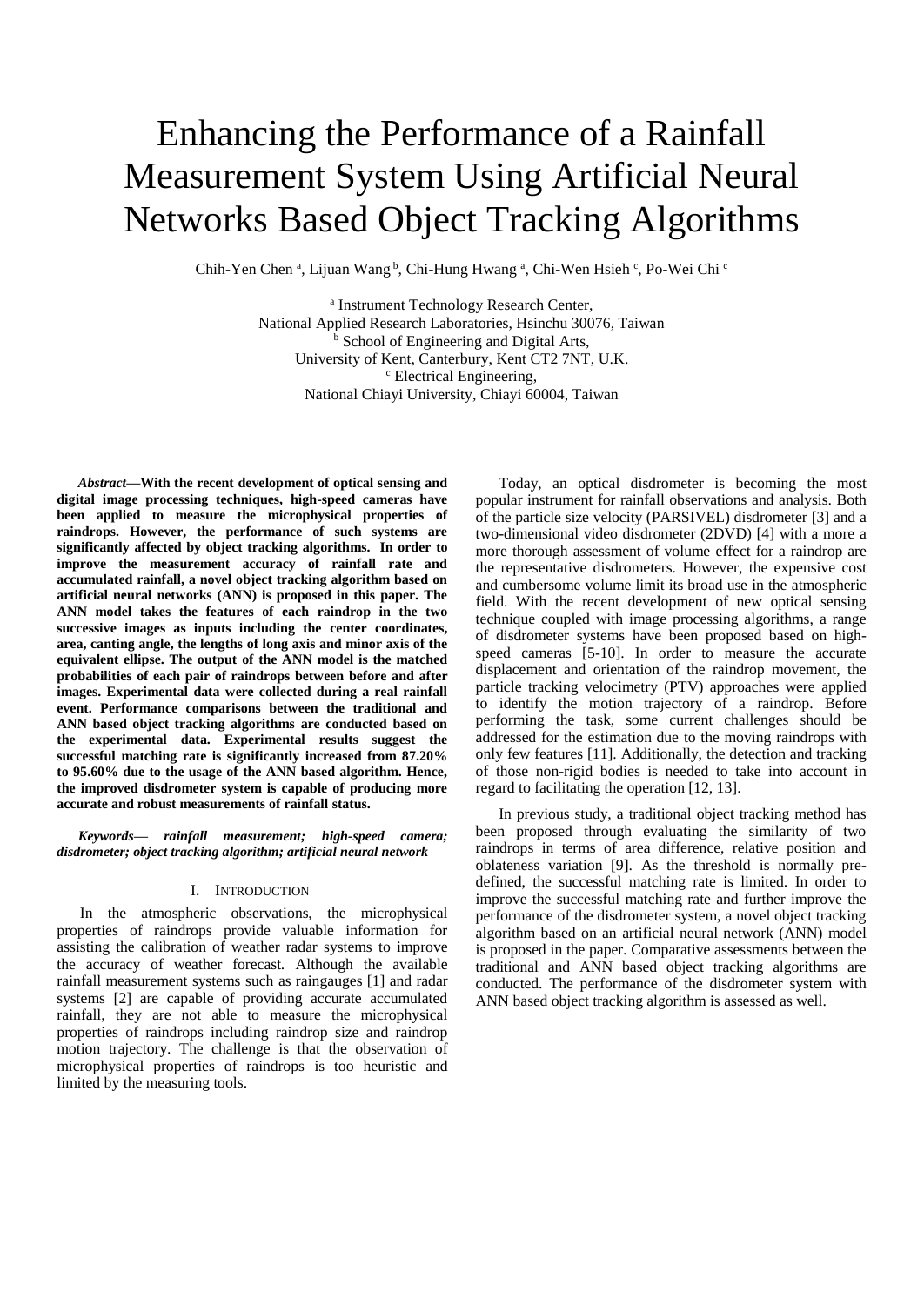#### II. METHODOLOGY

#### *A. Measurement principle*

Fig. 1 shows the fundamental principle of the high-speed camera based disdrometer system. The system consists of an imaging unit, an image processing unit and a data processing unit. The raindrop images are captured by the imaging unit and then transmitted to the upper computer for image/data processing. Due to the influences of noises and non-uniform illumination, the images are pre-processed to remove the background, depress the speckle noises and enhance the region of interest. The location and shape of raindrops are detected in a gray-level image. Object tracking algorithms are used to identify the same raindrop in a sequential images and thus the motion trajectory of the raindrop can be quantified. Once the location, shape and motion trajectory are known, the rainfall rate, accumulated rainfall, rainfall intensity and size distribution will be calculated through data processing.



Fig. 1. Principle of the measurement system.

#### *B. Traditional object tracking algorithm*

The raindrop matching in two successive images is implemented through calculating a cost function. The cost function  $C_{ii}$  is defined as

$$
C_{ij} = \alpha \Delta A_{ij} + \beta \Delta L_{ij} + \gamma \Delta O_{ij}
$$
 (1)

where,  $\Delta A_{ij}$ ,  $\Delta L_{ij}$  and  $\Delta O_{ij}$  are the area difference, relative position and oblateness variation, respectively.  $\alpha$ ,  $\beta$  and  $\gamma$  are the corresponding weights of each parameter through the iterative experiment. If *Cij* is less the pre-defined threshold, the raindrop *i* and raindrop *j* are regarded as the same raindrop in adjacent frames. The displacement from location *i* to location *j* is the motion trajectory of the raindrop.

#### *C. ANN based object tracking algorithm*

Artificial neural network is a powerful tool for modelling a nonlinear system with multiple inputs and outputs and has been widely used in a range of prediction and classification applications [14-16]. In this study, a multi-layer backpropagation neural network is developed to identify the same raindrop in any successive images. Each raindrop *i* (*i*=1, 2, …, *m*) is equivalent to an ellipse and the center  $(x_i, y_i)$  of the ellipse is the location of the raindrop in an image. As shown in Fig. 2, the ANN model consists of an input layer, four hidden layers and an output layer. The input layer accepts the features of

each raindrop in the two successive images as inputs, including the center coordinates  $(x_i, y_i)$ , area  $s_i$ , canting angle  $\theta_i$ , the lengths of long axis  $a_i$  and minor axis  $b_i$  of the equivalent ellipse. In our design, there are 32, 64, 64 and 32 neurons in each hidden layer, respectively. The ReLU (Rectified Linear Unit) activation function is used as the activation function between the hidden layers while the sigmoid function is applied to the output layer. The output of the model is the matched probabilities of each pair of raindrops between images. The pair of raindrops with highest matching probability is regarded as the same raindrop in the two images. The displacement from location *i* to location *j* is the motion trajectory of the raindrop during an image acquisition period.



Fig. 2 Structure of the ANN model.

#### III. EXPERIMENTAL RESULTS AND DISCUSSION

#### *A. Test rig*

Fig. 3 shows the experimental setup of the high-speed camera based disdrometer system. The sensing unit consists of a CMOS based high-speed camera with a long depth lens, an array of blue LEDs as a backlight source and an upper computer as computation/control unit. Experimental data were collected during a rainfall event in Hsinchu, Taiwan in June 2017. A detailed description of the imaging unit is given in [9]. In this study a commercial tipping bucket type raingauge (Weiser Water Technology, model JD05) [17] with 0.5 mm resolution is used to obtain an independent reference to assess the accuracy of the measured rainfall from the proposed system. The best achievable accuracy of the reference raingauge stated in the operation manual is within  $\pm$  3%.



Fig. 3. Experimental setup of the high-speed camera based disdrometer system.

According to the empirical experiences in previous studies, the raindrop size is usually from 0.5 mm to 5 mm, which means that the moving velocity of a raindrop is in the range from 0 to almost 10 m/s. Thus, the spatial resolution is designed to resolve the minimum scale of 0.5 mm. The fast shutter speed of the camera is enabling the raindrop images to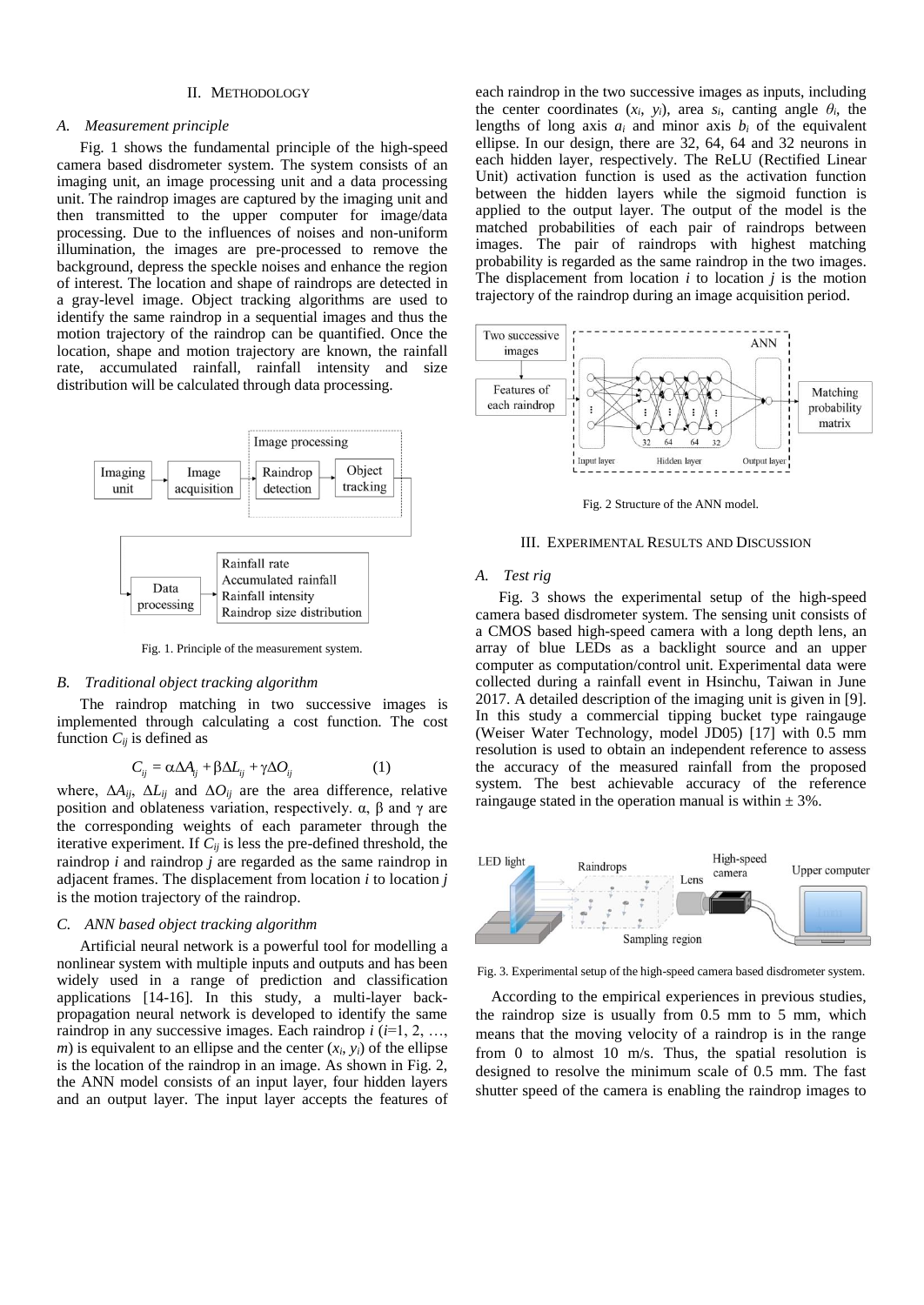be captured [instantaneousl](http://www.youdao.com/w/eng/instantaneous/?spc=instantaneous#keyfrom=dict.typo)y. A CMOS camera and a special optical lens are operated to achieve a 500 Hz frame rate, 69 μs exposure time, and 82.0 μm resolution. To prevent optical distortion of images, a lens with the depth of 120mm is employed to keep the shapes of the raindrops almost identical. The imaging system is capable of producing a field of view (FOV) of  $52.5 \times 39.0$  mm<sup>2</sup>. All the settings are listed in Table 1.

Table I. Settings of the experimental setup

| <b>Item</b>   | Value                              | <b>Description</b>                  |  |
|---------------|------------------------------------|-------------------------------------|--|
| <b>FOV</b>    | $52.5 \times 39.0$ mm <sup>2</sup> | Physical imaging area of the system |  |
| CMOS size     | $31\times23$ mm <sup>2</sup>       | Practical camera chip size          |  |
| Resolution    | $82.0 \mu m$                       | A pixel size of the physical area   |  |
| Frame rate    | 500 Hz                             | Acquisition frames per second       |  |
| Exposure time | $69$ us                            | Time of the open shutter duration   |  |

In Fig. 4, the results of raindrops detected by the highspeed camera demonstrates is presented. Fig. 4 (a) illustrates typical pro-processed images of raindrops in successive frames. In order to facilitate the detection of the raindrops in each image, they are converted to binary images as shown in Fig. 4 (b). Then the motion trajectories are obtained from the calculation of the relative locations for the raindrops in successive frames.



(a) Pre-processed raindrops images in successive frames



(b) Detected binary images in successive frames

Fig. 4. Typical images of raindrops detected by a high-speed camera.

#### *B. Development of ANN model*

The aim of the object tracking is to find the probable trajectories of the same raindrop in any successive frames. The desired object tracking results of typical images is shown in Fig. 5. The ANN model-based object tracking algorithm is developed based on the experimental data. A total of 700 manually labeled images were used to train the ANN model. Once the maximum number of epochs is reached or the performance is minimized to the goal, the ANN is well established. Another 150 images as develop data were used to generate the ANN models, and the rest 150 images as test data were further assessed by the ANN models to determine the optimal and reliable ANN model.



Fig. 5. Matching result of applying the object tracking algorithm.

#### *C. Experimental results*

Traditional and ANN based object tracking algorithms are implemented and assessed with the same test data, respectively. The performance comparison results are summarized in Table 2. It can be seen that ANN based object tracking algorithm produces higher successful matching rate than the traditional method. Moreover, the number of non-matched raindrops is reduced due to the generalization ability of the ANN model.

Table II. Comparison between different object tracking algorithms

|                              | <b>Traditional</b> |         |                 | <b>ANN</b>     |                |                 |
|------------------------------|--------------------|---------|-----------------|----------------|----------------|-----------------|
|                              | <b>Success</b>     | Failure | Non-<br>matched | <b>Success</b> | Failure        | Non-<br>matched |
| <b>Detected</b><br>raindrops | 75                 | 11      |                 | 87             | $\overline{4}$ | $\overline{c}$  |
| Rate $(\% )$                 | 87.2               | 12.8    | ٠               | 95.60          | 12.80          | ۰               |

Based on the object tracking results, the rainfall rate and accumulated rainfall were calculated and shown in Fig. 6. In term of the measurements of rainfall rate in Fig.6 (a), the ANN model is more sensitive to the rainfall in comparison with the traditional measurement. As for the accumulated rainfall, the results from the improved disdrometer system with ANN object tracking algorithm are closer to the measurements from the reference rain gauge. The relative error of the accumulated rainfall from the improved disdrometer system is less than 3 %.

#### IV. CONCLUSIONS

An ANN based object tracking algorithm has been developed to match the raindrops in successive images. The effectiveness of this method has been verified through a range of experimental tests. Based on the experimental data, the ANN based object tracking algorithm outperformances the tradition object tracking algorithm. The successful matching rate has been increased from 87.2% to 95.6%. Meanwhile, the performance of the disdrometer system has been significantly enhanced. In comparison with the reference data from the raingauge, the relative error of the accumulated rainfall from the improved disdrometer system is less than 3%. It has been